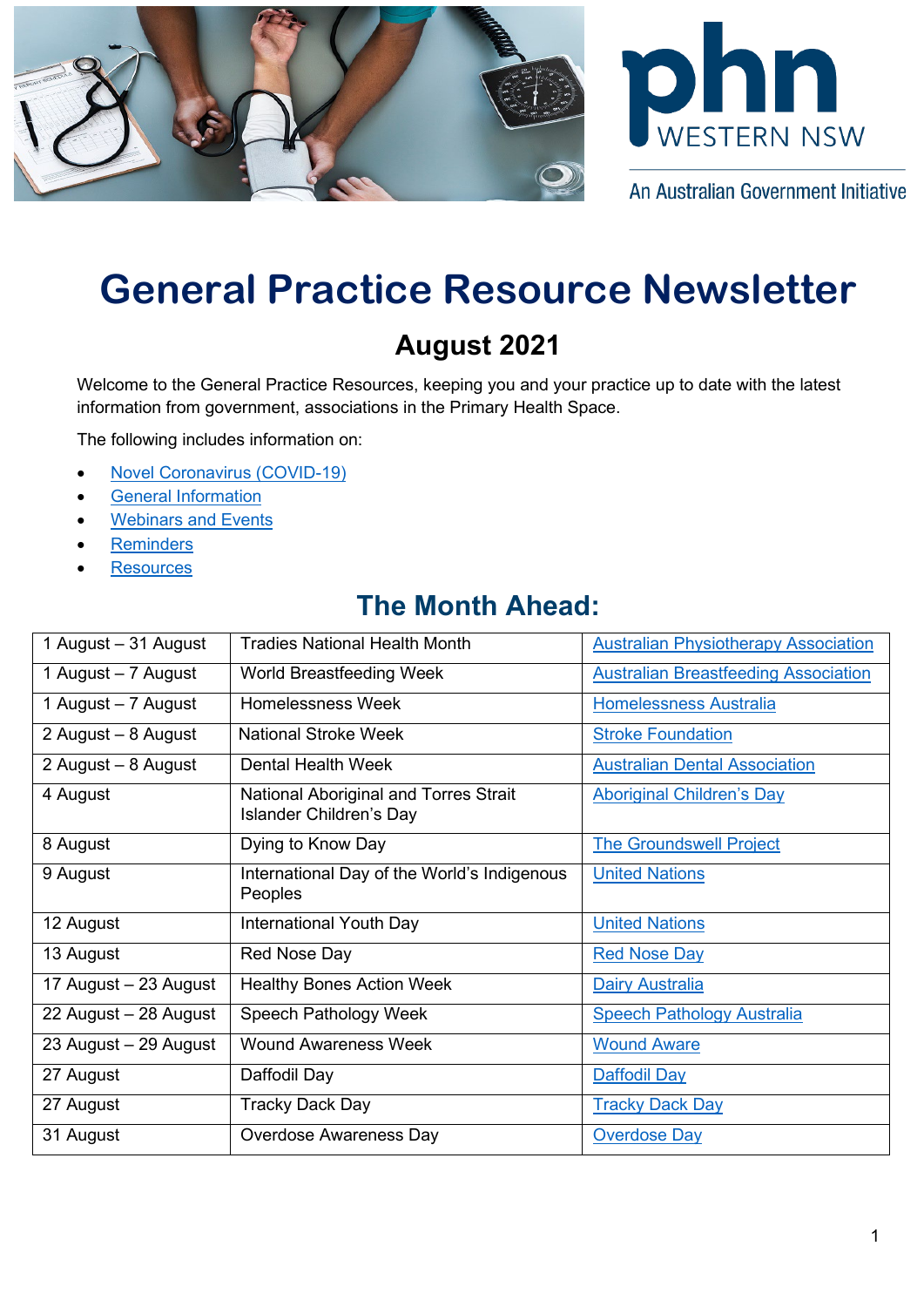# **NOVEL CORONAVIRUS (COVID-19)**

The WNSW PHN Website is regularly updated with the latest information, including Information Lines, Self-Quarantine Guidelines, Patient Care, and printable resources for GP's and ED's, as well as links to the Department of Health, NSW Health, RACGP, WHO and more.

**<https://www.wnswphn.org.au/coronavirus> <https://www.wnswphn.org.au/covid19vaccinations> [Download the WNSW PHN COVID-19 Vaccination Matters Quick Contact Guide here](https://www.wnswphn.org.au/uploads/documents/newsletters/GP%20Resources%20July%202021/WNSW%20PHN%20COVID-19%20Primary%20Care%20Vaccination%20Contacts.pdf) [COVID-19 Vaccination Provider Bulletin 22 July 2021](https://www.wnswphn.org.au/uploads/documents/newsletters/GP%20Resources%20August%202021/PROVIDER%20BULLETIN%2022%20July.pdf) [Public Health Amendment \(COVID-19 –](https://www.wnswphn.org.au/uploads/documents/newsletters/GP%20Resources%20August%202021/Gazette_2021_2021-316.pdf) No 6) Order 2021 [Public Health Amendment \(COVID-19 –](https://www.wnswphn.org.au/uploads/documents/newsletters/GP%20Resources%20August%202021/Gazette_2021_2021-345.pdf) No 13) Order 2021**

### **Clinical Alert: TTS Update (August 4)**

NSW Health has issued the following Clinical Alert on Thrombosis with Thrombocytopaenia Syndrome and is essential information for every GP.

**[Download the NSW Health Clinical Alert here](https://www.wnswphn.org.au/uploads/documents/Employment%20Docs/2021/TTS%20clinical%20update%20-%204%20August%202021.pdf)**

#### **COVID-19 MBS Telehealth Services**

**[Download the COVID-19 Temporary MBS Telehealth Services Factsheet here](http://www.mbsonline.gov.au/internet/mbsonline/publishing.nsf/Content/0C514FB8C9FBBEC7CA25852E00223AFE/$File/Factsheet-COVID-19-GPsOMP-Post-1July2021V5.pdf) [Download the MBS Quick Guide](https://www.wnswphn.org.au/uploads/documents/newsletters/GP%20Resources%20August%202021/MBS%20card_JUL21_COVID-19.pdf) to COVID-19 Items (updated July 2021) here [Download the MBS Quick Guide \(updated July 2021\) here](https://www.wnswphn.org.au/uploads/documents/newsletters/GP%20Resources%20August%202021/MBS%20card_JUL21.pdf)**

#### **NCIRS: COVID-19 vaccination – Summary for Immunisation Providers**

Released on July 25, 2021, This guide is intended as a summary to assist immunisation providers with the latest information and key guidance relating to the COVID-19 vaccination program.

**[Download the Guide here](https://www.wnswphn.org.au/uploads/documents/newsletters/GP%20Resources%20August%202021/COVID-19%20vaccination%20-%20summary%20for%20immunisation%20providers_25%20July%202021.pdf)**

### **COVID-19 Vaccines for Aboriginal & Torres Strait Islander People affected by Cancer FAQs**

Cancer Australia has released updated FAQs on COVID-19 Vaccines for Aboriginal & Torres Strait Islander People affected by Cancer.

**[Download the FAQ Resource here](https://www.wnswphn.org.au/uploads/documents/Resources/Coronavirus/Vaccinations/frequently-asked-questions-about-covid-19-vaccines-aboriginal-and-torres-strait-islander-people_4%20(002).pdf)**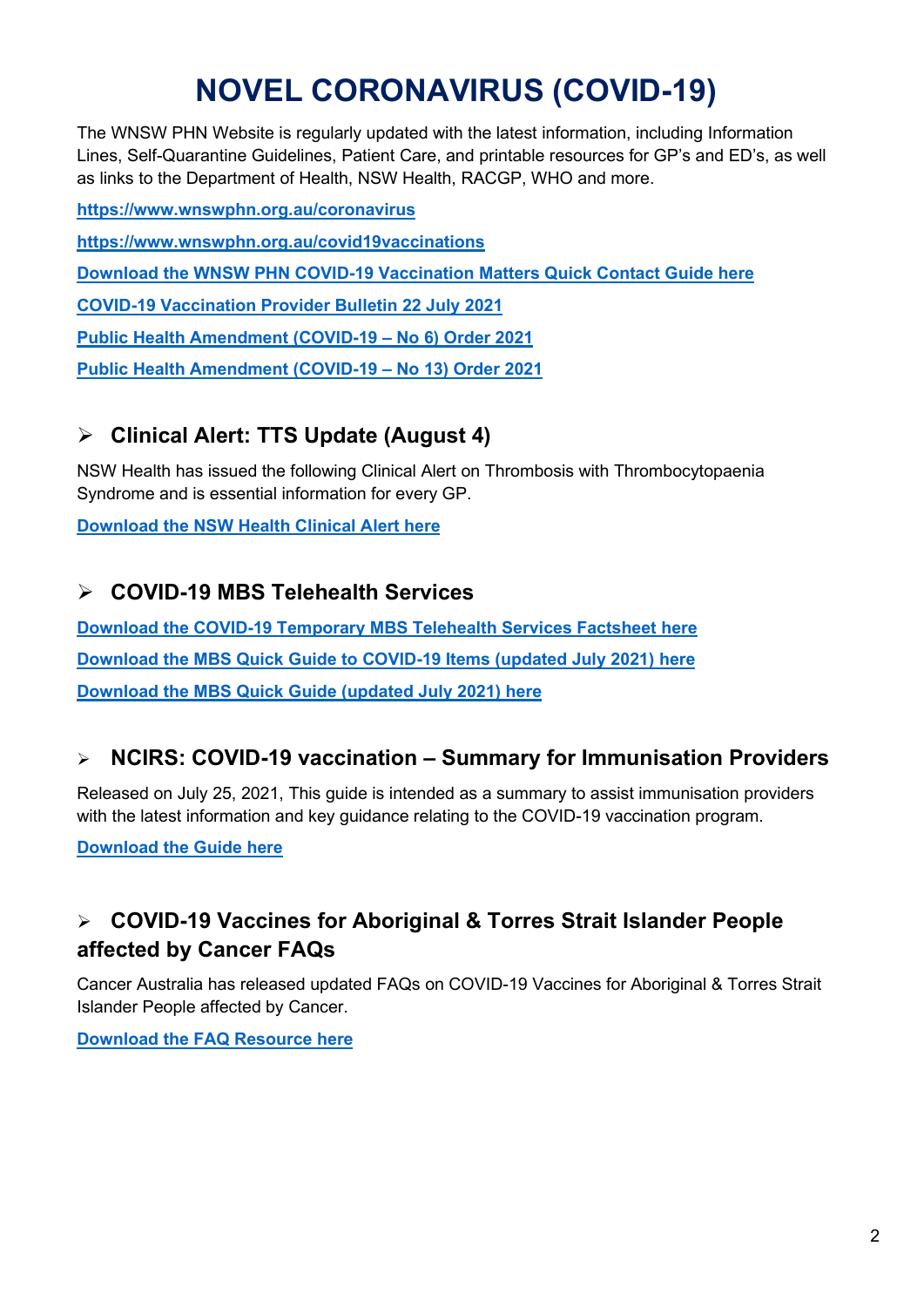#### **Supporting the Mental Health of Children and Families During a Pandemic**

Emerging Minds has developed a range of resources, including videos, fact sheets, podcasts and guides, including practical tips on how to help children and families cope during the COVID-19 pandemic.

**[Using play to support children during the Coronavirus \(COVID-19\) pandemic](https://aus01.safelinks.protection.outlook.com/?url=https%3A%2F%2Fmailer2.zohoinsights.com.au%2Focgeturl%2F7a6803.1a13b9c22%3Fl%3Ddbf31b10-da0b-11eb-a4ab-52540031768a%26m%3Ddb32d850-da0b-11eb-9c58-525400591258%26h%3D7095fd7a11aff21bb80633198c754c19985e322c272583c263291afb0fb2bfcf&data=04%7C01%7Canthony.thompson%40wnswphn.org.au%7C2fa20686e04b442ab2a308d93c2fc2dc%7C3a417f0a466542e0a2cb686915490e8a%7C1%7C1%7C637606998131350557%7CUnknown%7CTWFpbGZsb3d8eyJWIjoiMC4wLjAwMDAiLCJQIjoiV2luMzIiLCJBTiI6Ik1haWwiLCJXVCI6Mn0%3D%7C1000&sdata=AUkhRu0Gu5c7%2B0HR11RnpaG%2BXnISQ8VmxkV8QrV%2FnMk%3D&reserved=0) [Helping children cope with stress during the Coronavirus \(COVID-19\) pandemic](https://aus01.safelinks.protection.outlook.com/?url=https%3A%2F%2Fmailer2.zohoinsights.com.au%2Focgeturl%2F7a6803.1a13b9c22%3Fl%3Ddbf31b12-da0b-11eb-a4ab-52540031768a%26m%3Ddb32d850-da0b-11eb-9c58-525400591258%26h%3D7095fd7a11aff21bb80633198c754c19985e322c272583c263291afb0fb2bfcf&data=04%7C01%7Canthony.thompson%40wnswphn.org.au%7C2fa20686e04b442ab2a308d93c2fc2dc%7C3a417f0a466542e0a2cb686915490e8a%7C1%7C1%7C637606998131360511%7CUnknown%7CTWFpbGZsb3d8eyJWIjoiMC4wLjAwMDAiLCJQIjoiV2luMzIiLCJBTiI6Ik1haWwiLCJXVCI6Mn0%3D%7C1000&sdata=niYKwIyUueBWWMPxT9L2u8Rbn0G04ub6c%2FQaGCtOgXY%3D&reserved=0) [Access the Supporting Children's Mental Health During a Pandemic Toolkit here](https://emergingminds.com.au/resources/toolkits/supporting-childrens-mental-health-during-a-pandemic/) [Emerging Minds COVID-19 Resources Summary](https://www.wnswphn.org.au/uploads/documents/Resources/Emerging-Minds-COVID-19-Resources-Summary%20(002).pdf)**

### **Australian Immunisation Register Mandatory Reporting Requirements**

The Australian Government has released the following key updates for the mandatory reporting requirements to report all National Immunisation Program (NIP) vaccines to the Australian Immunisation Register AIR).

Mandatory reporting of vaccinations to the AIR commenced in February 2021 for:

- COVID-19 vaccines administered on or after 20 February 2021; and
- influenza vaccinations administered on or after 1 March 2021

Further legislative changes mean that from 1 July 2021, vaccination providers are now also required to report all NIP vaccines administered to the AIR.

**[Find more information here](https://www.health.gov.au/news/mandatory-reporting-of-national-immunisation-program-vaccines-to-the-australian-immunisation-register-began-on-1-july-2021)**

#### **Webinar: COVID-19 vaccination update: fighting the Delta variant**

Recorded on July 22 2021, Associate Professor Nicholas Wood, Associate Director, Clinical Research and Services, NCIRS Senior Staff Specialist as he discusses COVID-19 vaccines risks and benefits and the conversations GPs need to be having with their patients.

You will also hear practical tips and insights from local GPs on how they run their vaccination clinic, and from a RN on how they are running their nurse led clinics and drawing up vaccines.

<span id="page-2-0"></span>**[View the Webinar here](https://www.youtube.com/watch?v=0ttwcGxnq28)**

# **GENERAL INFORMATION**

#### **Changes to the RACGP Standards for General Practices: 5th Edition**

On occasion, the RACGP make changes to the Standards for general practice to remain current with external policies, innovations, or member feedback. If you're currently preparing for an upcoming accreditation cycle, this information may impact your practice.

**[Changes to the RACGP Standards for general practices \(5th edition\)](https://www.racgp.org.au/FSDEDEV/media/documents/Running%20a%20practice/Practice%20standards/5th%20edition/Changes-to-the-RACGP-Standards-5th-Edition.pdf)**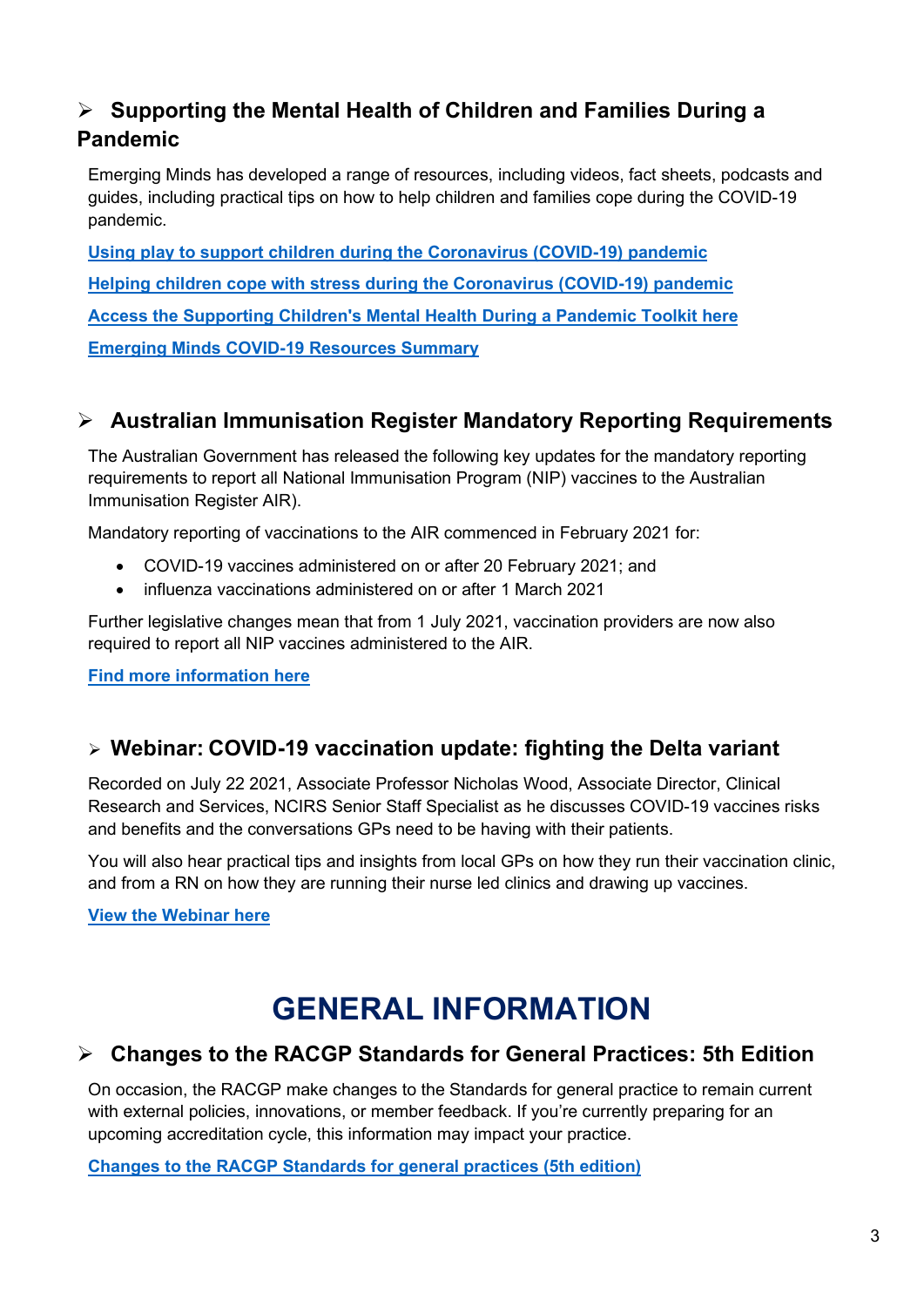### **PenCS Launches Foxo App as part of TopBar**

PenCS has recently launched the inclusion of Foxo App as part of its TopBar application. This is NOT covered by your Data Sharing Agreement with WNSW PHN. As per our existing Data Sharing Agreement no identifiable data is shared with PenCS or WNSW PHN. If you or your staff, with access to TopBar, choose to set up an account with Foxo App.

The consent diagram demonstrated consent and when your data leaves your practice to PenCS. You will not only be consenting to share your clinical data with PenCS but you will need to ensure that you ask each patient their consent for their data to be shared with PenCS. Note that WNSWPHN is not involved with Foxo App and is not supportive of any patient data leaving a practice that is not covered by our Data Sharing Agreement.

**[Download the TopBar Consent Diagram here](https://www.wnswphn.org.au/uploads/documents/newsletters/GP%20Resources%20August%202021/PenCS_TopbarDataTransferConsentProcesses_Diagram_FOXO.pdf)**

#### **Clozapine Information for GPs**

Western NSW Local Health District and ClopineCentral have developed new information for local GPs to assist in the prescribing of Clozapine for patients.

**[Clopine Shared Care Booklet](https://www.wnswphn.org.au/uploads/documents/newsletters/GP%20Resources%20August%202021/general_practitioner_shared_care_program_booklet%20(1).pdf)**

**[Clopine GP Shared Care Guide](https://www.wnswphn.org.au/uploads/documents/newsletters/GP%20Resources%20August%202021/general_practitioner_shared_care_program_slide_deck.pdf)**

**[Clopine Protocol Information](https://www.wnswphn.org.au/uploads/documents/newsletters/GP%20Resources%20August%202021/ClopineCentral%20Protocol%20v1.0%20Pfizer.pdf)**

**[Clopine Cardiac Monitoring Guide](https://www.wnswphn.org.au/uploads/documents/newsletters/GP%20Resources%20August%202021/Clopine%20Cardiac%20Monitoring%20Guide%20(Jan17).pdf)**

**[Clopine Haematological Monitoring Guide](https://www.wnswphn.org.au/uploads/documents/newsletters/GP%20Resources%20August%202021/Clopine%20Haematological%20Monitoring%20Guide%20(Jan17).pdf)**

**[WNSWLHD Clozapine Initiation, Monitoring and Management Guide](https://www.wnswphn.org.au/uploads/documents/newsletters/GP%20Resources%20August%202021/WN_GL2019_015_Clozapine_Initiation_Monitoring_and_Management.pdf)**

#### **Updated NACCHO Health Assessment MD Templates**

Train IT Medical has updated the following NACCHO Health Assessment Templates for Medical Director:

**[Aboriginal and Torres Strait Islander HA 0-4 years MD](https://www.wnswphn.org.au/uploads/documents/newsletters/GP%20Resources%20August%202021/Aboriginal%20and%20Torres%20Strait%20Islander%20HA%200-4%20years%20MD.rtf)**

**[Aboriginal and Torres Strait Islander HA 5-12 years MD](https://www.wnswphn.org.au/uploads/documents/newsletters/GP%20Resources%20August%202021/Aboriginal%20and%20Torres%20Strait%20Islander%20HA%205-12%20years%20MD.rtf)**

**[Aboriginal and Torres Strait Islander HA 12-24 years MD](https://www.wnswphn.org.au/uploads/documents/newsletters/GP%20Resources%20August%202021/Aboriginal%20and%20Torres%20Strait%20Islander%20HA%2012-24%20years%20MD.rtf)**

**[Aboriginal and Torres Strait Islander HA 25-49 years MD](https://www.wnswphn.org.au/uploads/documents/newsletters/GP%20Resources%20August%202021/Aboriginal%20and%20Torres%20Strait%20Islander%20HA%2025-49%20years%20MD.rtf)**

**[Aboriginal and Torres Strait Islander HA 50+ years MD](https://www.wnswphn.org.au/uploads/documents/newsletters/GP%20Resources%20August%202021/Aboriginal%20and%20Torres%20Strait%20Islander%20HA%2050+%20years%20MD.rtf)**

#### **NDSS Registrations**

Practices are able to register their diabetic patients on the National Diabetes Services Scheme to enable their patients to understand and self-manage their life with diabetes and access services, support and subsidised diabetes products.

**[NDSS Registration Information](https://www.ndss.com.au/about-the-ndss/registration/)**

**[NDSS Registration Form](https://www.ndss.com.au/wp-content/uploads/forms/form-ndss-registration-form.pdf)**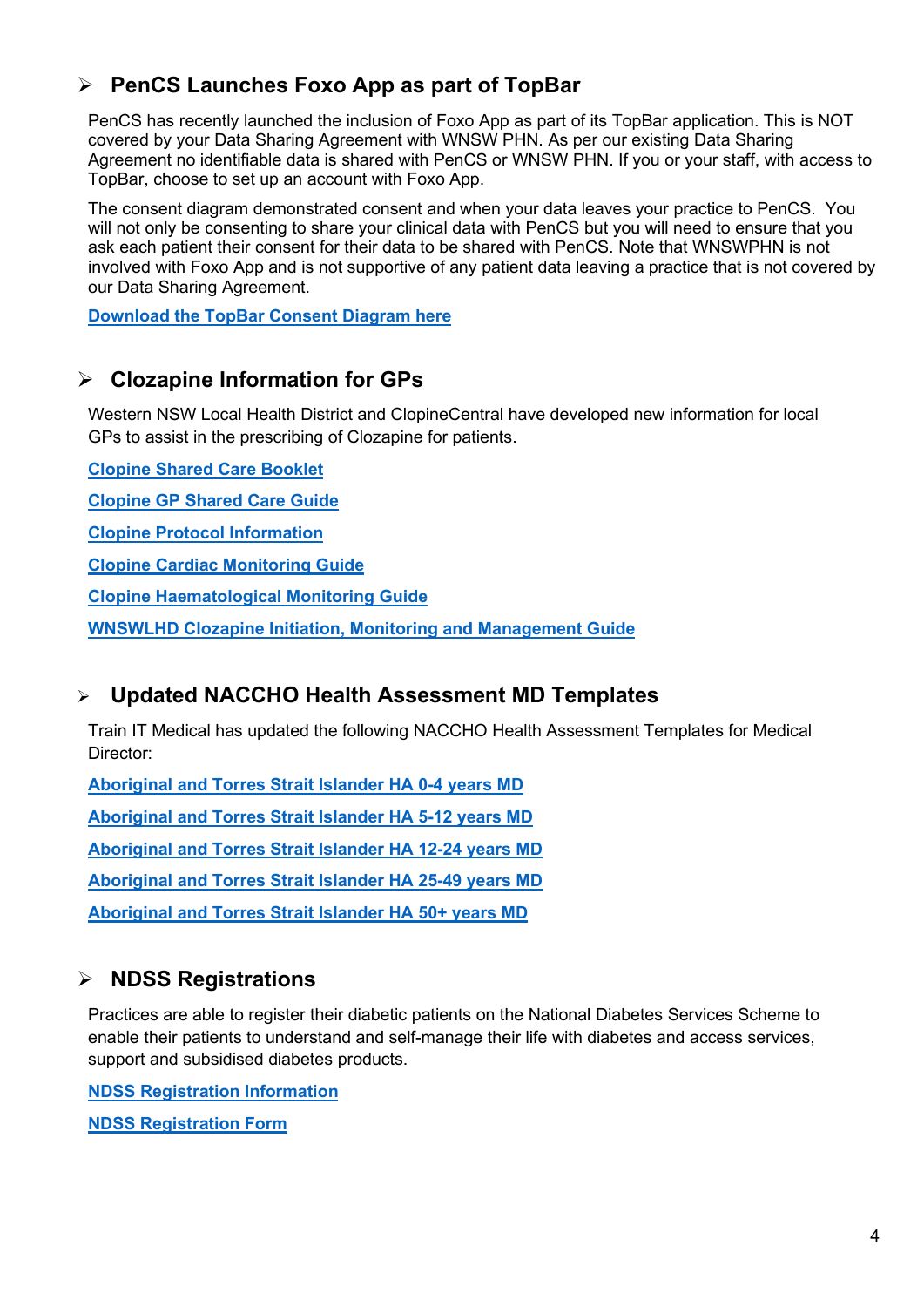### **Bush Support Line**

The Bush Sup-port Line is a high-qual-i-ty, free, con-fi-den-tial, 24/7 tele-phone sup-port line for the cur-rent and emerg-ing rur-al and remote health work-force, and their fam-i-lies. It's free, oper-ates 24/7 and you can ring any-time to speak with an expe-ri-enced psychologist.

**[Access the CRANA plus Bush Support Line information here](https://crana.org.au/mental-health-wellbeing/call-1800-805-391)**

### **PenCS Awards**

Pen CS has launched the inaugural Pen CS Awards to recognise excellence in data-driven quality improvement in General Practice and Aboriginal Medical Services, by using health informatics.

Nominations are now open and close on 16 August 2021.

**[Download the Flyer and Nomination Information here](https://www.wnswphn.org.au/uploads/documents/Resources/20210721_PenCS_The_inaugural_PenCS_Awards_Nominations_are_open.pdf)**

#### **Survey: Improvements to the National Cervical Screening Program Self-Collection Policy**

In May 2021, the Medical Services Advisory Committee recommended to government that selfcollection be expanded to be offered as a choice to all people eligible for cervical screening. A government decision on this recommendation is awaited, but the change could potentially be introduced sometime in 2022. At present, the self-collection pathway is available to under and never screened people aged 30 and over who meet strict eligibility criteria with the test being offered in a consultation by a cervical screening provider.

The University of Melbourne is conducting a short online survey as part of its role to guide the rollout of proposed policy changes. The survey takes around 5 minutes to complete.

**[Access the survey here](https://melbourneuni.au1.qualtrics.com/jfe/form/SV_1TFtMJwsBHlbAzA)**

#### **Black Dog Institute: Supporting Healthcare Professionals**

As restrictions in most states continue, to help support healthcare professionals, Black Dog Institute is refreshing its COVID-19 resources by writing two new articles every week.

Most recent articles include:

- **[How parents can cope with home schooling -](https://www.blackdoginstitute.org.au/news/how-parents-can-cope-with-home-schooling-again/?utm_medium=email&utm_campaign=HP%20EDM%20July&utm_content=HP%20EDM%20July+CID_e3ae7a5ec4ef495226b01e1a118cc366&utm_source=Email&utm_term=How%20parents%20can%20cope%20with%20home%20schooling%20-%20again) again**
- **[Keeping kids safe on screens during lockdown](https://www.blackdoginstitute.org.au/news/keeping-kids-safe-on-screens-during-lockdown/?utm_medium=email&utm_campaign=HP%20EDM%20July&utm_content=HP%20EDM%20July+CID_e3ae7a5ec4ef495226b01e1a118cc366&utm_source=Email&utm_term=Keeping%20kids%20safe%20on%20screens%20during%20lockdown)**
- **[Long, lonely lockdown: dealing with separation anxiety](https://www.blackdoginstitute.org.au/news/long-lonely-lockdown-dealing-with-separation-anxiety/?utm_medium=email&utm_campaign=HP%20EDM%20July&utm_content=HP%20EDM%20July+CID_e3ae7a5ec4ef495226b01e1a118cc366&utm_source=Email&utm_term=Long%20lonely%20lockdown%20dealing%20with%20separation%20anxiety)**

**Access TEN – [The Essential Network for Health Professionals here](https://www.blackdoginstitute.org.au/the-essential-network/?utm_medium=email&utm_campaign=HP%20EDM%20July&utm_content=HP%20EDM%20July+CID_e3ae7a5ec4ef495226b01e1a118cc366&utm_source=Email&utm_term=TEN%20%20The%20Essential%20Network%20for%20Health%20Professionals)**

## **General Practice Support Tool Kit for Hepatitis C**

Eliminate Hepatitis C Australia (EC Australia) has developed the General Practice Support Toolkit for primary care providers, including general practitioners, nurse practitioners, nurses, as well as allied health professionals with the aim to support primary care practices to achieve elimination of hepatitis C.

**[Access the NSW General Practice Support Toolkit for Hepatitis C here](https://www.ecpartnership.org.au/system/resource/123/file/2021_EC_Partnership_Toolkit_doc_NSW_DIGITAL.pdf)**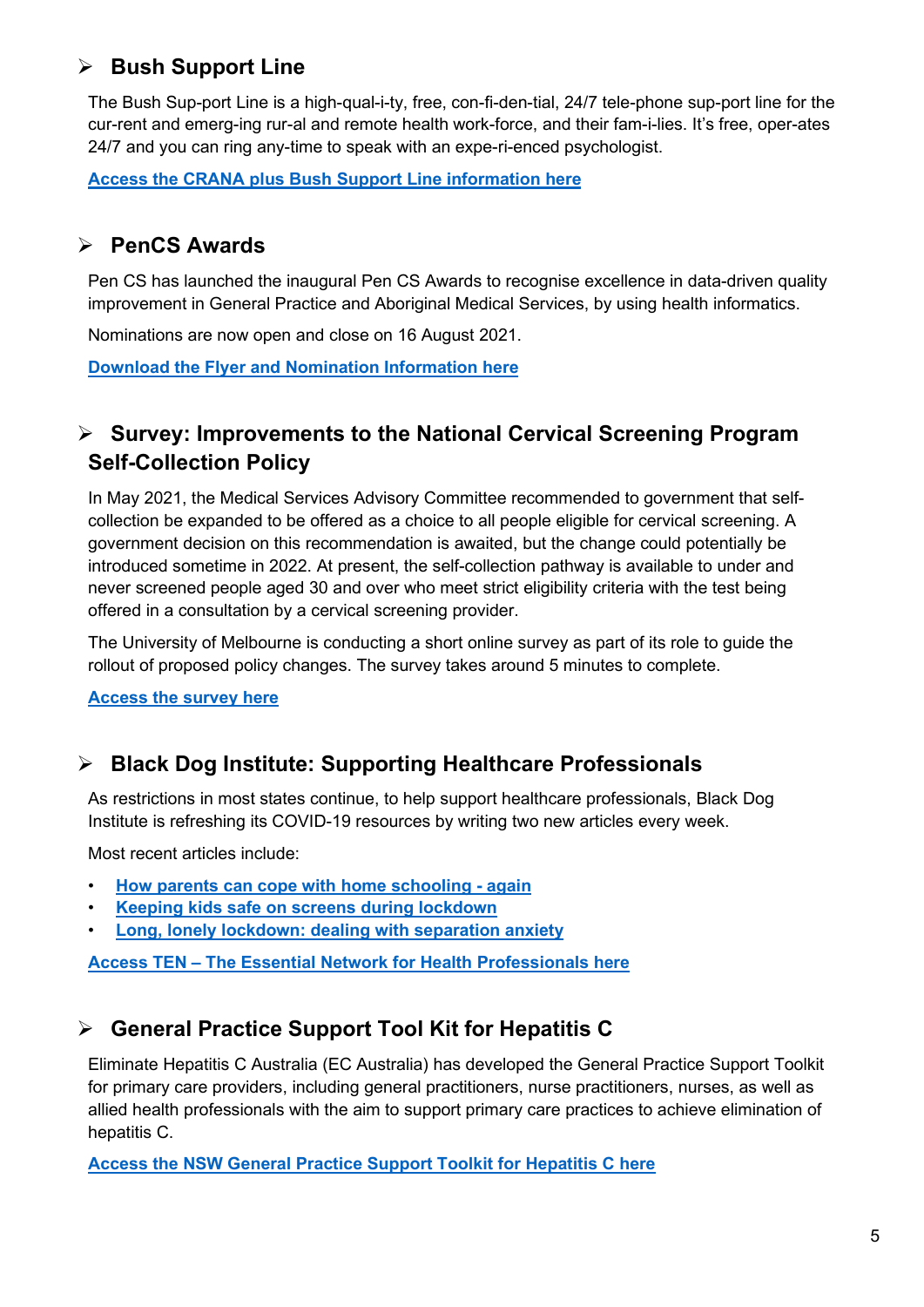#### **AIR Authentication File Access Closed from September 30.**

All Immunisation Providers are reminded that the Authentication file access to the Australian Immunisation Register (AIR) is being closed to all provider types on 30 September 2021. More information is available via Servcies Australia or NCIRS.

**[HPOS: Supporting Providers Information](https://www.ncirs.org.au/sites/default/files/2020-12/HPOS%20-%20Supporting%20providers_December%202020_Final_0.pdf)**

**[PRODA: How to Register an Organisation Information](https://www.servicesaustralia.gov.au/organisations/business/services/proda-provider-digital-access/how-register-organisation)**

**[PRODA: Adding and linking to HPOS for AIR Information](https://www.servicesaustralia.gov.au/organisations/business/services/proda-provider-digital-access/how-manage-your-organisation/adding-and-linking-service-providers-organisations/linking-health-service-providers/adding-and-linking-hpos-air)**

#### **NDIS Partners in the Community Quick Guide for WNSW PHN Region**

NDIS Partners in the Community are community-based organisations that work with the NDIA to deliver the NDIS. Partners provide Early Childhood Early Intervention (ECEI) and Local Area Coordination (LAC) services.

**[Download the WNSW PHN NDIS Partners in the Community Quick Contact Guide here](https://www.wnswphn.org.au/uploads/documents/newsletters/GP%20Resources%20August%202021/NDIS%20Partners%20in%20the%20Community%20Flyer%20-%20270121.pdf)**

#### **APNA: CVC Education**

APNA is working in conjunction with the Department of Veterans' Affairs (DVA) to provide practice nurses, Aboriginal and/or Torres Strait Islander Primary Health Workers and community nurses (RN or EN who is employed by a DVA contracted Community Nursing provider to provide community nursing services) with free education to help them deliver the best possible care to their patients enrolled in the Coordinated Veterans' Care (CVC) Program.

**[Find more information here](https://www.apna.asn.au/profession/chronic-disease-management-and-care-planning-education-for-cvc-program-nurses)**

#### **Helping GPs manage the care of Mental Health Consumers**

The GP Psychiatry Support Line is a free service to GPs to help manage the care of mental health consumers and helping to keep consumers whose conditions are able to be treated within primary care under the care of their GP.

**[Access GP Psychiatry Support Line information here](https://www.gpsupport.org.au/)**

**[Access GP Psychiatry Support Line Webinar series here](https://www.gpsupport.org.au/webinars)**

#### **CHF Mental Health Consumer Special Interest Group**

The Consumer Health Forum of Australia mental health consumers and carers wanting to help shape mental health care policies and advocacy to join the CHF Mental Health Consumer Special Interest Group.

**[Access the Expression of Interest Form on the CHF Website](https://chf.org.au/mental-health-special-interest-group-expression-interest)**

#### **Webinar: Introducing Medicare Web Services**

As part of BP Learning's Be In The Know series, "Preparing for the introduction of Medicare Web Services/PRODA" was presented in July.

**[View the webinar here](https://vimeo.com/575250181)**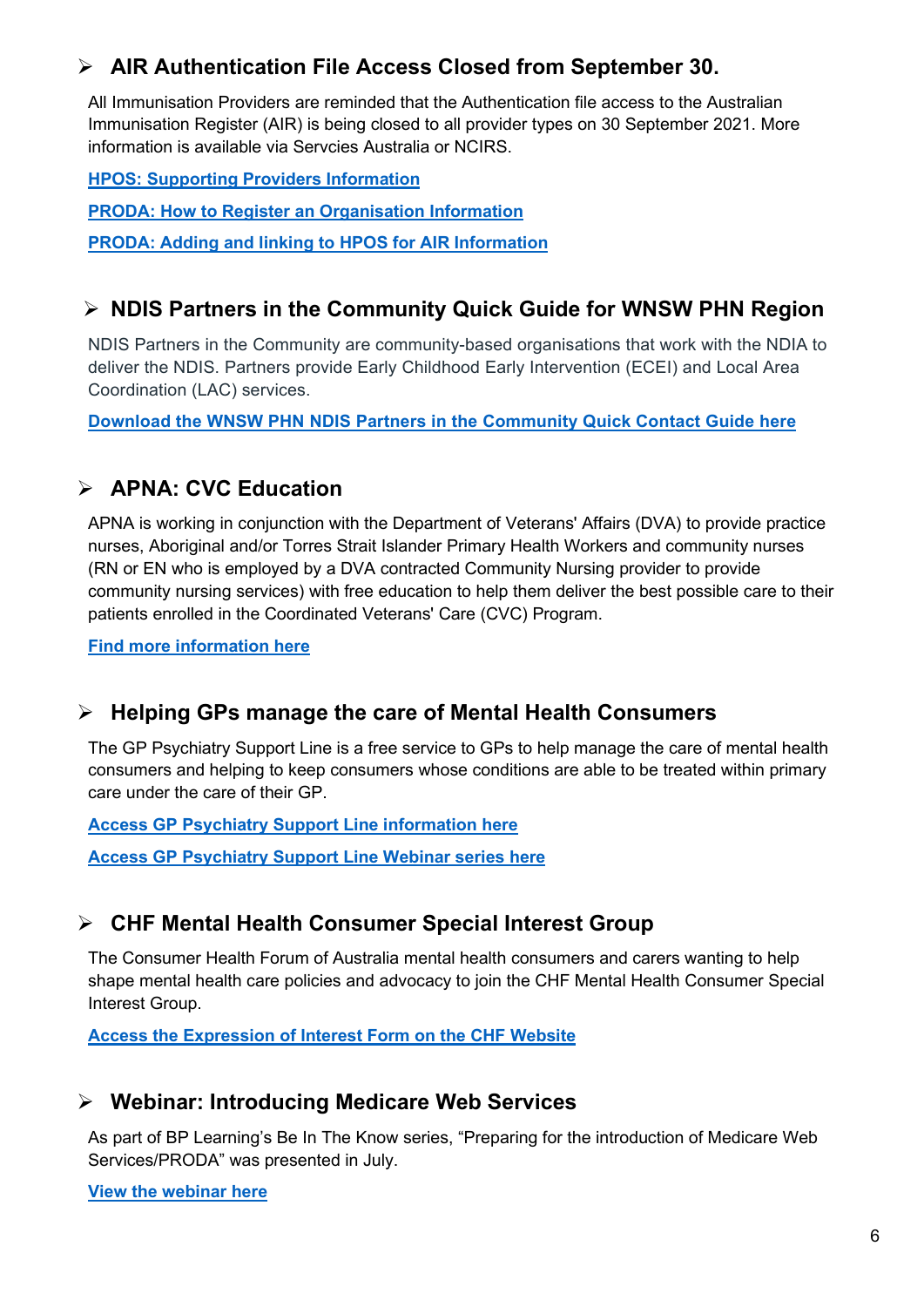# **WEBINARS**

<span id="page-6-0"></span>

| <b>Name</b>                                                                                                                      | <b>Date</b>                                        | <b>About</b>                                                                                                                                                                                                                                                                                                          | <b>Link</b>                    | <b>Cost</b>                                                                |
|----------------------------------------------------------------------------------------------------------------------------------|----------------------------------------------------|-----------------------------------------------------------------------------------------------------------------------------------------------------------------------------------------------------------------------------------------------------------------------------------------------------------------------|--------------------------------|----------------------------------------------------------------------------|
| Practice<br>Efficiency: Trends<br>and Opportunities                                                                              | Tuesday 10<br>August 2021<br>from 5:30pm           | COVID immunisation rollouts, changes in<br>government compliance and increased<br>patient demands are placing increasing<br>pressure on doctors to manage their time.<br>How can GPs streamline consults and<br>find efficiencies, while giving patients the<br>attention they need?                                  | <b>Register</b><br><u>here</u> | Free                                                                       |
| Prescribing HIV<br>Prevention to<br>Culturally and<br>Linguistically<br><b>Diverse Patients</b>                                  | Tuesday 10<br>August 2021<br>at 7pm                | This training provides participants with<br>practical skills and increased confidence<br>to offer and prescribe PrEP in a culturally<br>appropriate way to CALD patients at risk<br>of HIV. The training will also include a<br>patient's experience of accessing sexual<br>health care.                              | <b>Register</b><br>here        | Free                                                                       |
| <b>Building Trauma</b><br>Awareness                                                                                              | Thursday 12<br>August 2021<br>from $8:45$ am       | The Building Trauma Awareness webinar<br>has been designed to provide information<br>on understanding trauma and its impacts,<br>to offer space for professionals to self-<br>reflect on wellbeing, remember the<br>importance of relationships in healing and<br>provide knowledge and space for<br>reflection.      | <b>Register</b><br>here        | Free                                                                       |
| Connecting in<br><b>Broken Hill</b>                                                                                              | Saturday 14<br>August 2021<br>from<br>11:00am      | This exciting interactive workshop will<br>allow participants to learn, connect and<br>create.                                                                                                                                                                                                                        | <b>Register</b><br>here        | <b>RACGP</b><br><b>Members</b><br>\$150<br>Non-<br><b>Members</b><br>\$200 |
| Reproductive and<br>Sexual Health in<br>the Australian<br>Context for<br><b>Doctors</b><br>International<br>Medical<br>Graduates | Monday 16<br>August &<br>Tuesday 17<br>August 2021 | This course is designed for overseas<br>trained doctors with limited experience<br>in reproductive and sexual health in<br>the Australian setting. The course<br>provides up to date information on<br>reproductive and sexual health in<br>Australia to improve your knowledge<br>and confidence in this topic area. | <b>Register</b><br><b>Here</b> | \$1,200                                                                    |
| First 2000 Days -<br>Early childhood<br>health                                                                                   | Tuesday 17<br>August 2021<br>from<br>12:00pm       | The Sydney Institute for Women,<br>Children and their Families is proud to<br>present a series of educational<br>webinars relating to the first 2000<br>days.                                                                                                                                                         | <b>Register</b><br><b>Here</b> | Free                                                                       |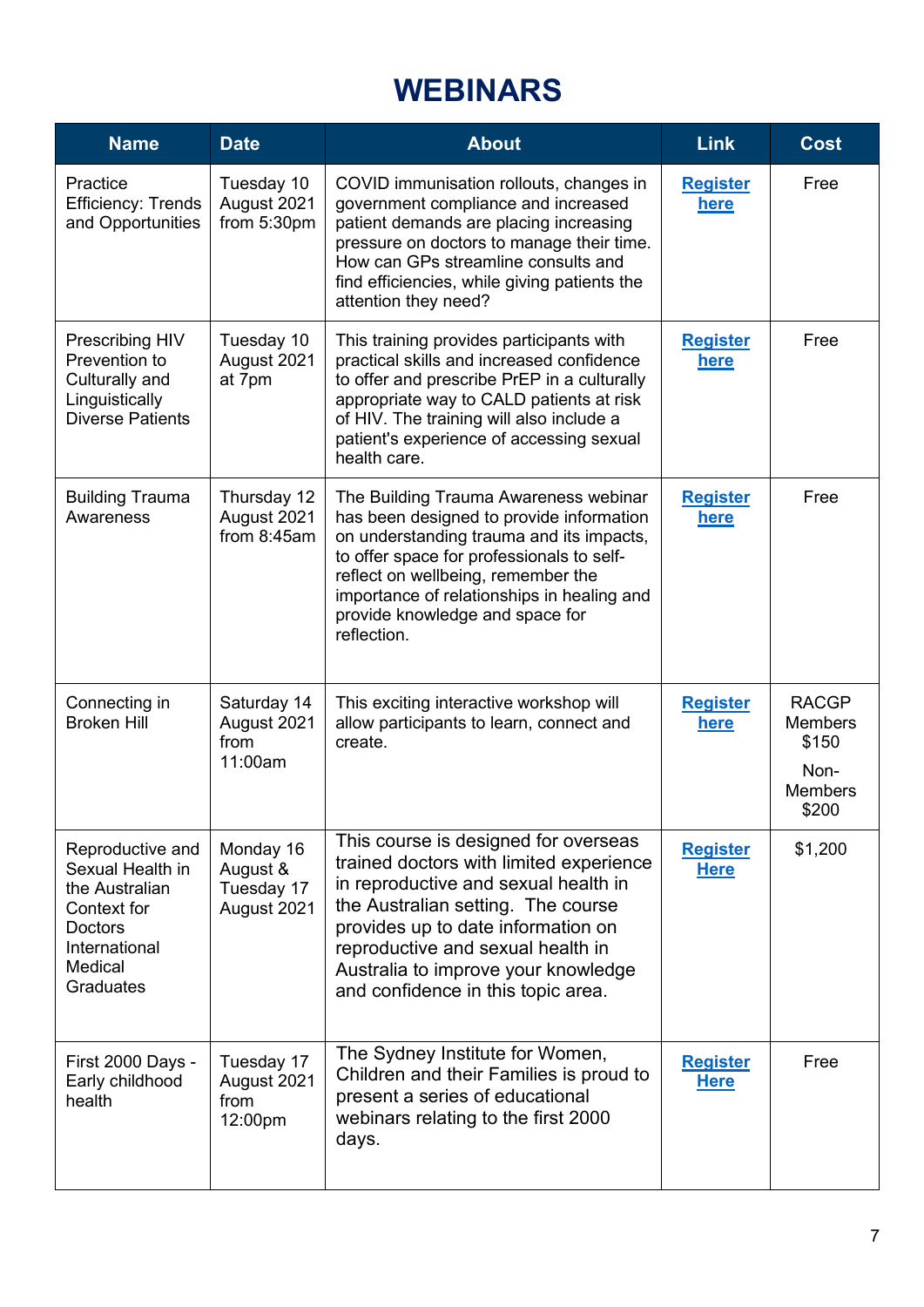<span id="page-7-0"></span>

| <b>Name</b>                                                                                                                      | <b>Date</b>                                               | <b>About</b>                                                                                                                                                                                                                                                                                                                                                                                         | <b>Link</b>                    | <b>Cost</b> |
|----------------------------------------------------------------------------------------------------------------------------------|-----------------------------------------------------------|------------------------------------------------------------------------------------------------------------------------------------------------------------------------------------------------------------------------------------------------------------------------------------------------------------------------------------------------------------------------------------------------------|--------------------------------|-------------|
| <b>Practice Matters:</b><br>OTP in Primary<br>Care                                                                               | Wednesday<br>18 August<br>2021 from<br>7:00pm             | Are you a GP, work in general<br>practice or another part of the health<br>system? Come along to our free<br>webinar on providing opioid treatment<br>in primary care.                                                                                                                                                                                                                               | <b>Register</b><br><b>Here</b> | Free        |
| Asthma and<br>COPD - They Do<br>Overlap                                                                                          | Thursday 19<br>August 2021<br>from 7:30pm                 | This 1-hour session provides an<br>overview of asthma, COPD and<br>identifies asthma-COPD overlap,<br>including current evidence-based<br>management using both the<br><b>Australian Asthma</b><br>Handbook and the COPD-X<br>Guidelines. It includes diagnosis,<br>management, medications, and the<br>importance of action plans<br>for self-management is discussed.                              | <b>Register</b><br><b>Here</b> | Free        |
| Prescribing HIV<br>Prevention to<br>Aboriginal<br><b>Patients</b>                                                                | Tuesday 24<br>August 2021<br>at 7pm                       | This training provide participants with<br>practical skills and increased<br>confidence to offer and prescribe<br>PrEP in a culturally appropriate way to<br>patients at risk of HIV and who identify<br>as Aboriginal. The training is designed<br>for GPs working in AMSs and in<br>General Practice. The training will<br>also include a patient's experience of<br>accessing sexual health care. | <b>Register</b><br><b>Here</b> | Free        |
| <b>New MBS Items</b><br>for Allied Health<br>& Mental Health<br>Services in<br><b>Residential Aged</b><br><b>Care Facilities</b> | Tuesday 24<br>August 2021<br>from 7:25pm                  | Join the presenters to explore appropriate<br>service streams for RACF residents for<br>allied and mental health services and to<br>discuss benefits of care coordination.                                                                                                                                                                                                                           | <b>Register</b><br><b>Here</b> | Free        |
| The A-Z of<br><b>Managing Heart</b><br>Failure in Primary<br>Care                                                                | Wednesday<br>25 August<br>2021 from<br>7:30 <sub>pm</sub> | A combination of plenary presentations<br>and interactive workshops led by a<br>Cardiologist/GP duo addressing the need<br>for earlier intervention in the management<br>of symptomatic heart failure and its<br>implementation in primary care.                                                                                                                                                     | <b>Register</b><br><b>Here</b> | Free        |
| <b>Find the Fracture</b><br>Webinar                                                                                              | Tuesday 31<br>August 2021<br>from 7:00pm                  | The Find the Fracture workshop and<br>learn practical skills and management tips<br>from local experts in osteoporosis, in<br>order to reduce the risk of further<br>fractures.                                                                                                                                                                                                                      | <b>Register</b><br><b>Here</b> | Free        |